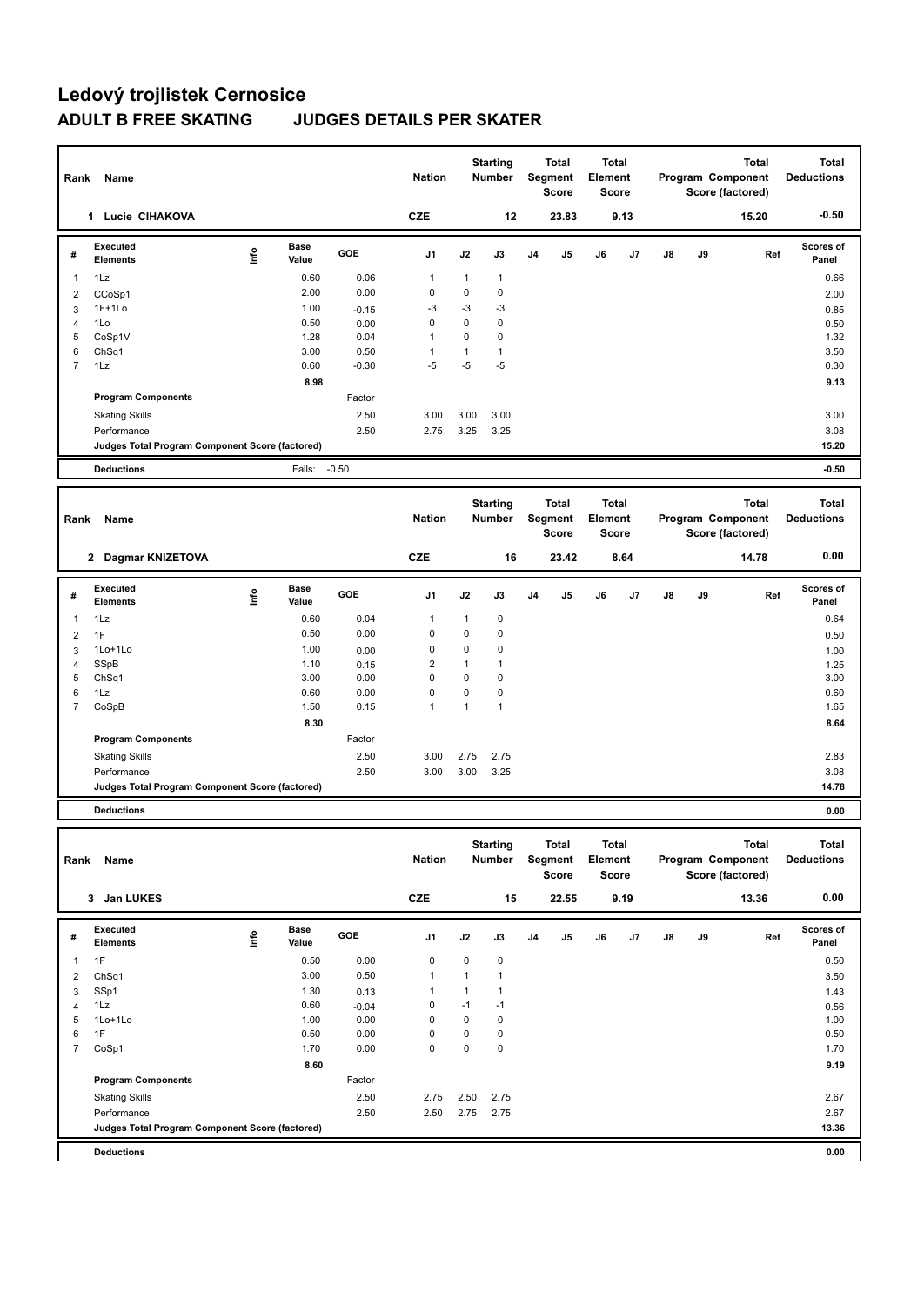| Rank | Name                                            |                         |                      |            | <b>Nation</b>  |                | <b>Starting</b><br><b>Number</b> |                | Total<br>Segment<br><b>Score</b> | <b>Total</b><br>Element<br><b>Score</b> |      |               |    | <b>Total</b><br>Program Component<br>Score (factored) | <b>Total</b><br><b>Deductions</b> |
|------|-------------------------------------------------|-------------------------|----------------------|------------|----------------|----------------|----------------------------------|----------------|----------------------------------|-----------------------------------------|------|---------------|----|-------------------------------------------------------|-----------------------------------|
|      | 4 Mikulas ELIAS                                 |                         |                      |            | <b>SVK</b>     |                | 4                                |                | 21.83                            |                                         | 8.70 |               |    | 13.13                                                 | 0.00                              |
| #    | Executed<br><b>Elements</b>                     | $\mathsf{f}^\mathsf{o}$ | <b>Base</b><br>Value | <b>GOE</b> | J <sub>1</sub> | J2             | J3                               | J <sub>4</sub> | J <sub>5</sub>                   | J6                                      | J7   | $\mathsf{J}8$ | J9 | Ref                                                   | <b>Scores of</b><br>Panel         |
| 1    | $1F+1Lo$                                        |                         | 1.00                 | 0.02       | $\overline{1}$ | $\Omega$       | 0                                |                |                                  |                                         |      |               |    |                                                       | 1.02                              |
| 2    | ChSq1                                           |                         | 3.00                 | 0.33       | $\overline{1}$ | $\overline{1}$ | 0                                |                |                                  |                                         |      |               |    |                                                       | 3.33                              |
| 3    | CSp1                                            |                         | 1.40                 | 0.09       | $\overline{1}$ | 1              | 0                                |                |                                  |                                         |      |               |    |                                                       | 1.49                              |
| 4    | 1Lz!                                            |                         | 0.60                 | $-0.06$    | $-1$           | $-1$           | $-1$                             |                |                                  |                                         |      |               |    |                                                       | 0.54                              |
| 5    | <b>CUSpB</b>                                    |                         | 1.50                 | $-0.15$    | $-1$           | $-1$           | $-1$                             |                |                                  |                                         |      |               |    |                                                       | 1.35                              |
| 6    | 1F                                              |                         | 0.50                 | $-0.03$    | $-1$           | $-1$           | 0                                |                |                                  |                                         |      |               |    |                                                       | 0.47                              |
| 7    | 1Lo                                             |                         | 0.50                 | 0.00       | 0              | 0              | 0                                |                |                                  |                                         |      |               |    |                                                       | 0.50                              |
|      |                                                 |                         | 8.50                 |            |                |                |                                  |                |                                  |                                         |      |               |    |                                                       | 8.70                              |
|      | <b>Program Components</b>                       |                         |                      | Factor     |                |                |                                  |                |                                  |                                         |      |               |    |                                                       |                                   |
|      | <b>Skating Skills</b>                           |                         |                      | 2.50       | 2.25           | 2.25           | 2.25                             |                |                                  |                                         |      |               |    |                                                       | 2.25                              |
|      | Performance                                     |                         |                      | 2.50       | 2.75           | 3.00           | 3.25                             |                |                                  |                                         |      |               |    |                                                       | 3.00                              |
|      | Judges Total Program Component Score (factored) |                         |                      |            |                |                |                                  |                |                                  |                                         |      |               |    |                                                       | 13.13                             |
|      | <b>Deductions</b>                               |                         |                      |            |                |                |                                  |                |                                  |                                         |      |               |    |                                                       | 0.00                              |

! Not clear edge

| Rank           | Name                                            |    |                      |         | <b>Nation</b>  |          | <b>Starting</b><br>Number |                | Total<br>Segment<br><b>Score</b> | <b>Total</b><br>Element<br><b>Score</b> |                |    |    | Total<br>Program Component<br>Score (factored) | <b>Total</b><br><b>Deductions</b> |
|----------------|-------------------------------------------------|----|----------------------|---------|----------------|----------|---------------------------|----------------|----------------------------------|-----------------------------------------|----------------|----|----|------------------------------------------------|-----------------------------------|
|                | <b>Natalie VOLDRICHOVA</b><br>5                 |    |                      |         | <b>CZE</b>     |          | 5                         |                | 21.56                            |                                         | 8.43           |    |    | 13.13                                          | 0.00                              |
| #              | <b>Executed</b><br><b>Elements</b>              | ۴ů | <b>Base</b><br>Value | GOE     | J <sub>1</sub> | J2       | J3                        | J <sub>4</sub> | J <sub>5</sub>                   | J6                                      | J <sub>7</sub> | J8 | J9 | Ref                                            | <b>Scores of</b><br>Panel         |
| 1              | 1Lz                                             |    | 0.60                 | 0.00    | 0              | 0        | 0                         |                |                                  |                                         |                |    |    |                                                | 0.60                              |
| $\overline{2}$ | 1Lo                                             |    | 0.50                 | 0.02    | $\mathbf 0$    | $\Omega$ | 1                         |                |                                  |                                         |                |    |    |                                                | 0.52                              |
| 3              | CSp1                                            |    | 1.40                 | 0.14    | $\mathbf 1$    |          | 1                         |                |                                  |                                         |                |    |    |                                                | 1.54                              |
| 4              | $1Lz+1Lo$                                       |    | 1.10                 | $-0.12$ | $-2$           | $-2$     | $-2$                      |                |                                  |                                         |                |    |    |                                                | 0.98                              |
| 5              | ChSq1                                           |    | 3.00                 | 0.33    | $\Omega$       | 1        | 1                         |                |                                  |                                         |                |    |    |                                                | 3.33                              |
| 6              | 1Fe                                             | e  | 0.40                 | $-0.11$ | $-2$           | $-3$     | $-3$                      |                |                                  |                                         |                |    |    |                                                | 0.29                              |
| $\overline{7}$ | SSpB                                            |    | 1.10                 | 0.07    | 1              | 1        | 0                         |                |                                  |                                         |                |    |    |                                                | 1.17                              |
|                |                                                 |    | 8.10                 |         |                |          |                           |                |                                  |                                         |                |    |    |                                                | 8.43                              |
|                | <b>Program Components</b>                       |    |                      | Factor  |                |          |                           |                |                                  |                                         |                |    |    |                                                |                                   |
|                | <b>Skating Skills</b>                           |    |                      | 2.50    | 2.25           | 2.50     | 2.75                      |                |                                  |                                         |                |    |    |                                                | 2.50                              |
|                | Performance                                     |    |                      | 2.50    | 2.50           | 2.75     | 3.00                      |                |                                  |                                         |                |    |    |                                                | 2.75                              |
|                | Judges Total Program Component Score (factored) |    |                      |         |                |          |                           |                |                                  |                                         |                |    |    |                                                | 13.13                             |
|                | <b>Deductions</b>                               |    |                      |         |                |          |                           |                |                                  |                                         |                |    |    |                                                | 0.00                              |

e Wrong edge

| Rank | Name                                            |    |                      |            | <b>Nation</b>  |             | <b>Starting</b><br><b>Number</b> |    | Total<br>Segment<br>Score | <b>Total</b><br>Element<br><b>Score</b> |      | <b>Total</b><br>Program Component<br>Score (factored) |    |       | <b>Total</b><br><b>Deductions</b> |
|------|-------------------------------------------------|----|----------------------|------------|----------------|-------------|----------------------------------|----|---------------------------|-----------------------------------------|------|-------------------------------------------------------|----|-------|-----------------------------------|
|      | <b>Marie HLADIKOVA</b><br>6                     |    |                      |            | <b>CZE</b>     |             | 8                                |    | 20.73                     |                                         | 8.00 |                                                       |    | 12.73 | 0.00                              |
| #    | Executed<br><b>Elements</b>                     | ۴ů | <b>Base</b><br>Value | <b>GOE</b> | J <sub>1</sub> | J2          | J3                               | J4 | J5                        | J6                                      | J7   | $\mathsf{J}8$                                         | J9 | Ref   | <b>Scores of</b><br>Panel         |
| 1    | $1F+1T$                                         |    | 0.90                 | 0.00       | $\mathbf 0$    | $\Omega$    | $\mathbf 0$                      |    |                           |                                         |      |                                                       |    |       | 0.90                              |
| 2    | CoSpB                                           |    | 1.50                 | 0.00       | $\mathbf 0$    | $\mathbf 0$ | $\mathbf 0$                      |    |                           |                                         |      |                                                       |    |       | 1.50                              |
| 3    | 1Lo                                             |    | 0.50                 | 0.00       | 0              | 0           | 0                                |    |                           |                                         |      |                                                       |    |       | 0.50                              |
| 4    | 1Lo                                             |    | 0.50                 | 0.00       | $\Omega$       | $\mathbf 0$ | 0                                |    |                           |                                         |      |                                                       |    |       | 0.50                              |
| 5    | SSpB                                            |    | 1.10                 | 0.00       | $\mathbf 0$    | $\Omega$    | 0                                |    |                           |                                         |      |                                                       |    |       | 1.10                              |
| 6    | Ch <sub>Sq1</sub>                               |    | 3.00                 | 0.00       | 0              | 0           | 0                                |    |                           |                                         |      |                                                       |    |       | 3.00                              |
| 7    | 1F                                              |    | 0.50                 | 0.00       | 0              | 0           | 0                                |    |                           |                                         |      |                                                       |    |       | 0.50                              |
|      |                                                 |    | 8.00                 |            |                |             |                                  |    |                           |                                         |      |                                                       |    |       | 8.00                              |
|      | <b>Program Components</b>                       |    |                      | Factor     |                |             |                                  |    |                           |                                         |      |                                                       |    |       |                                   |
|      | <b>Skating Skills</b>                           |    |                      | 2.50       | 2.25           | 2.50        | 2.50                             |    |                           |                                         |      |                                                       |    |       | 2.42                              |
|      | Performance                                     |    |                      | 2.50       | 2.50           | 2.75        | 2.75                             |    |                           |                                         |      |                                                       |    |       | 2.67                              |
|      | Judges Total Program Component Score (factored) |    |                      |            |                |             |                                  |    |                           |                                         |      |                                                       |    |       | 12.73                             |
|      | <b>Deductions</b>                               |    |                      |            |                |             |                                  |    |                           |                                         |      |                                                       |    |       | 0.00                              |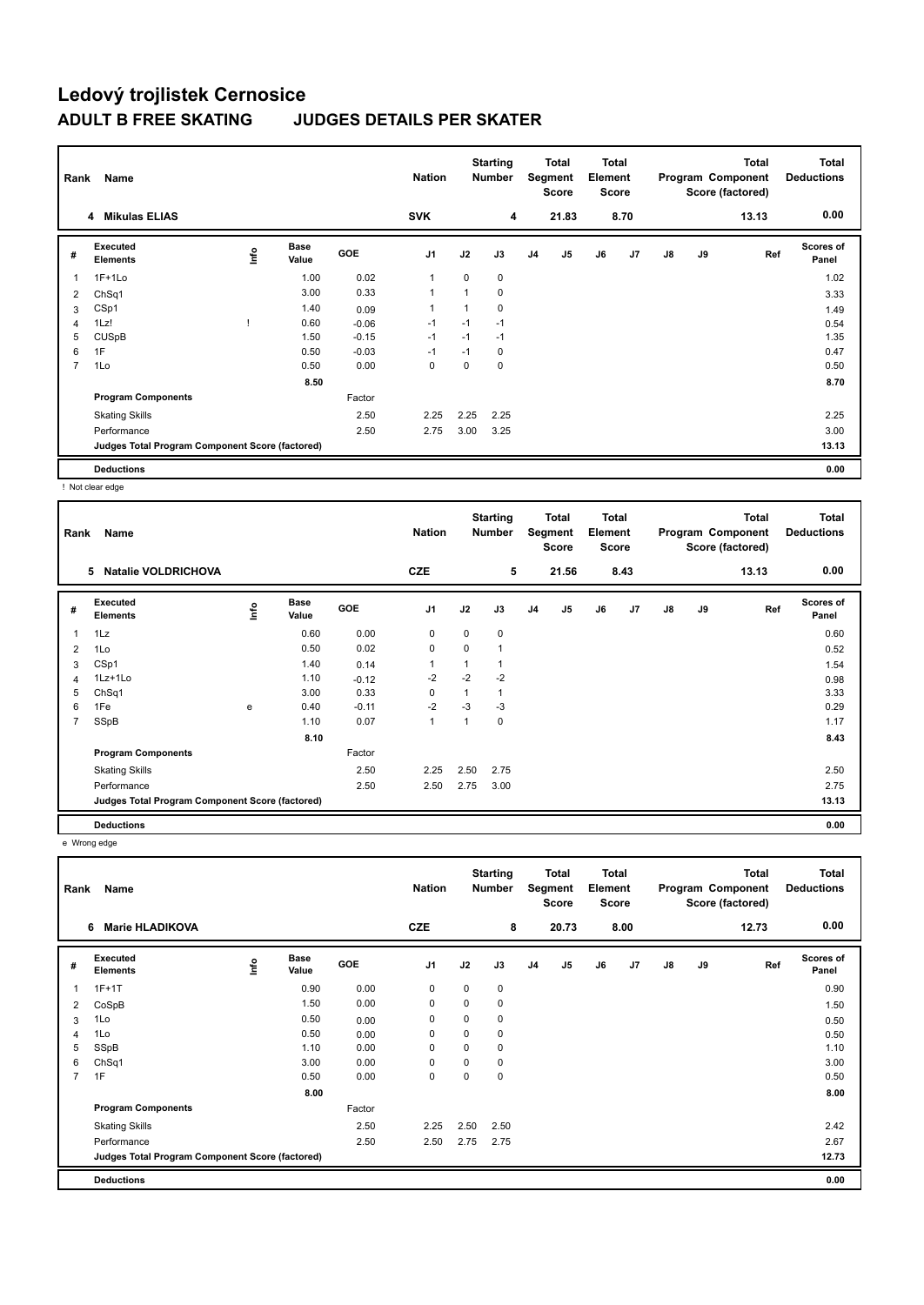| Rank                | Name                                            |      |                      |                 | <b>Nation</b>            |                   | <b>Starting</b><br>Number        |                | Total<br>Segment<br><b>Score</b> | Element | <b>Total</b><br><b>Score</b> |    |    | Total<br>Program Component<br>Score (factored)        | Total<br><b>Deductions</b>        |
|---------------------|-------------------------------------------------|------|----------------------|-----------------|--------------------------|-------------------|----------------------------------|----------------|----------------------------------|---------|------------------------------|----|----|-------------------------------------------------------|-----------------------------------|
|                     | 7 Frantiska DUDKOVA PARYSOVA                    |      |                      |                 | <b>CZE</b>               |                   | 1                                |                | 20.49                            |         | 7.16                         |    |    | 13.33                                                 | 0.00                              |
| #                   | Executed<br><b>Elements</b>                     | lnfo | <b>Base</b><br>Value | GOE             | J1                       | J2                | J3                               | J <sub>4</sub> | J5                               | J6      | J7                           | J8 | J9 | Ref                                                   | <b>Scores of</b><br>Panel         |
| 1                   | 1Lz                                             |      | 0.60                 | 0.00            | 0                        | $\mathbf 0$       | 0                                |                |                                  |         |                              |    |    |                                                       | 0.60                              |
| 2                   | ChSq1                                           |      | 3.00                 | 0.17            | 1                        | 0                 | 0                                |                |                                  |         |                              |    |    |                                                       | 3.17                              |
| 3                   | CoSpBV                                          |      | 1.13<br>1.00         | 0.00            | $\mathbf 0$<br>$\pmb{0}$ | 0<br>$\mathbf 0$  | 0<br>0                           |                |                                  |         |                              |    |    |                                                       | 1.13                              |
| 4<br>5              | 1Lo+1Lo<br>1Lz                                  |      | 0.60                 | 0.00<br>0.06    | $\mathbf{1}$             | $\mathbf{1}$      | $\mathbf{1}$                     |                |                                  |         |                              |    |    |                                                       | 1.00<br>0.66                      |
| 6                   | SSp                                             |      | 0.00                 | 0.00            |                          | L,                |                                  |                |                                  |         |                              |    |    |                                                       | 0.00                              |
| $\overline{7}$      | 1Lz                                             |      | 0.60                 | 0.00            | $\mathbf 0$              | $\mathbf 0$       | 0                                |                |                                  |         |                              |    |    |                                                       | 0.60                              |
|                     |                                                 |      | 6.93                 |                 |                          |                   |                                  |                |                                  |         |                              |    |    |                                                       | 7.16                              |
|                     | <b>Program Components</b>                       |      |                      | Factor          |                          |                   |                                  |                |                                  |         |                              |    |    |                                                       |                                   |
|                     | <b>Skating Skills</b>                           |      |                      | 2.50            | 2.50                     | 2.25              | 2.25                             |                |                                  |         |                              |    |    |                                                       | 2.33                              |
|                     | Performance                                     |      |                      | 2.50            | 3.00                     | 3.00              | 3.00                             |                |                                  |         |                              |    |    |                                                       | 3.00                              |
|                     | Judges Total Program Component Score (factored) |      |                      |                 |                          |                   |                                  |                |                                  |         |                              |    |    |                                                       | 13.33                             |
|                     | <b>Deductions</b>                               |      |                      |                 |                          |                   |                                  |                |                                  |         |                              |    |    |                                                       | 0.00                              |
|                     |                                                 |      |                      |                 |                          |                   |                                  |                |                                  |         |                              |    |    |                                                       |                                   |
| Rank                | Name                                            |      |                      |                 | <b>Nation</b>            |                   | <b>Starting</b><br>Number        |                | Total<br>Segment<br><b>Score</b> | Element | <b>Total</b><br><b>Score</b> |    |    | <b>Total</b><br>Program Component<br>Score (factored) | <b>Total</b><br><b>Deductions</b> |
|                     | 8 Jaroslava KLUCINOVA                           |      |                      |                 | <b>CZE</b>               |                   | 14                               |                | 19.53                            |         | 7.65                         |    |    | 11.88                                                 | 0.00                              |
| #                   | <b>Executed</b>                                 |      | <b>Base</b>          | GOE             | J1                       | J2                | J3                               | J <sub>4</sub> | J5                               | J6      | J7                           | J8 | J9 | Ref                                                   | Scores of                         |
|                     | <b>Elements</b>                                 | lnfo | Value                |                 |                          |                   |                                  |                |                                  |         |                              |    |    |                                                       | Panel                             |
| 1                   | 1Lo                                             |      | 0.50                 | 0.00            | $\mathbf 0$              | $\mathbf 0$       | 0                                |                |                                  |         |                              |    |    |                                                       | 0.50                              |
| 2                   | CCoSpB                                          |      | 1.70                 | 0.00            | $\mathbf 0$              | 0                 | 0                                |                |                                  |         |                              |    |    |                                                       | 1.70                              |
| 3                   | 1F                                              |      | 0.50                 | 0.00            | 0                        | 0                 | 0                                |                |                                  |         |                              |    |    |                                                       | 0.50                              |
| $\overline{4}$<br>5 | 1Lz<br>CCSp                                     |      | 0.60<br>0.00         | $-0.02$<br>0.00 | $-1$<br>ä,               | $\mathbf 0$<br>÷. | 0<br>÷.                          |                |                                  |         |                              |    |    |                                                       | 0.58<br>0.00                      |
| 6                   | 1Lz+1Lo                                         |      | 1.10                 | $-0.06$         | $-1$                     | $-1$              | $-1$                             |                |                                  |         |                              |    |    |                                                       | 1.04                              |
| $\overline{7}$      | Ch <sub>Sq1</sub>                               |      | 3.00                 | 0.33            | $\mathbf 0$              | $\mathbf{1}$      | $\mathbf{1}$                     |                |                                  |         |                              |    |    |                                                       | 3.33                              |
|                     |                                                 |      | 7.40                 |                 |                          |                   |                                  |                |                                  |         |                              |    |    |                                                       | 7.65                              |
|                     | <b>Program Components</b>                       |      |                      | Factor          |                          |                   |                                  |                |                                  |         |                              |    |    |                                                       |                                   |
|                     | <b>Skating Skills</b>                           |      |                      | 2.50            | 2.00                     | 2.50              | 2.50                             |                |                                  |         |                              |    |    |                                                       | 2.33                              |
|                     | Performance                                     |      |                      | 2.50            | 2.25                     | 2.50              | 2.50                             |                |                                  |         |                              |    |    |                                                       | 2.42                              |
|                     | Judges Total Program Component Score (factored) |      |                      |                 |                          |                   |                                  |                |                                  |         |                              |    |    |                                                       | 11.88                             |
|                     | <b>Deductions</b>                               |      |                      |                 |                          |                   |                                  |                |                                  |         |                              |    |    |                                                       | 0.00                              |
|                     |                                                 |      |                      |                 |                          |                   |                                  |                |                                  |         |                              |    |    |                                                       |                                   |
| Rank                | Name                                            |      |                      |                 | <b>Nation</b>            |                   | <b>Starting</b><br><b>Number</b> |                | Total<br>Segment<br>Score        | Element | Total<br>Score               |    |    | Total<br>Program Component<br>Score (factored)        | Total<br><b>Deductions</b>        |
|                     | 9 Sona KONTAROVA                                |      |                      |                 | <b>CZE</b>               |                   | 9                                |                | 18.91                            |         | 6.60                         |    |    | 12.31                                                 | 0.00                              |
| #                   | Executed<br>Elements                            | lnfo | Base<br>Value        | GOE             | J1                       | J2                | J3                               | J4             | J5                               | J6      | J7                           | J8 | J9 | Ref                                                   | Scores of<br>Panel                |
| 1                   | $1Lo+1T$                                        |      | 0.90                 | $-0.03$         | 0                        | $-1$              | $-1$                             |                |                                  |         |                              |    |    |                                                       | 0.87                              |
| $\overline{2}$      | 1F                                              |      | 0.50                 | 0.00            | 0                        | 0                 | 0                                |                |                                  |         |                              |    |    |                                                       | 0.50                              |
| 3                   | 1Lo                                             |      | 0.50                 | 0.00            | 0                        | 0                 | 0                                |                |                                  |         |                              |    |    |                                                       | 0.50                              |
| 4                   | 1F                                              |      | 0.50                 | 0.00            | 0                        | 0                 | 0                                |                |                                  |         |                              |    |    |                                                       | 0.50                              |
| 5                   | CCoSp                                           |      | 0.00                 | 0.00            |                          | $\blacksquare$    |                                  |                |                                  |         |                              |    |    |                                                       | 0.00                              |
| 6                   | ChSq1                                           |      | 3.00                 | 0.17            | $\mathbf{1}$             | $\pmb{0}$         | 0                                |                |                                  |         |                              |    |    |                                                       | 3.17                              |
| $\overline{7}$      | SSpB                                            |      | 1.10                 | $-0.04$         | $-1$                     | $\pmb{0}$         | 0                                |                |                                  |         |                              |    |    |                                                       | 1.06                              |
|                     |                                                 |      | 6.50                 |                 |                          |                   |                                  |                |                                  |         |                              |    |    |                                                       | 6.60                              |
|                     | <b>Program Components</b>                       |      |                      | Factor          |                          |                   |                                  |                |                                  |         |                              |    |    |                                                       |                                   |
|                     | <b>Skating Skills</b>                           |      |                      | 2.50            | 2.50                     | 2.25              | 2.00                             |                |                                  |         |                              |    |    |                                                       | 2.25                              |
|                     | Performance                                     |      |                      | 2.50            | 3.00                     | 2.50              | 2.50                             |                |                                  |         |                              |    |    |                                                       | 2.67                              |
|                     | Judges Total Program Component Score (factored) |      |                      |                 |                          |                   |                                  |                |                                  |         |                              |    |    |                                                       | 12.31                             |
|                     | <b>Deductions</b>                               |      |                      |                 |                          |                   |                                  |                |                                  |         |                              |    |    |                                                       | 0.00                              |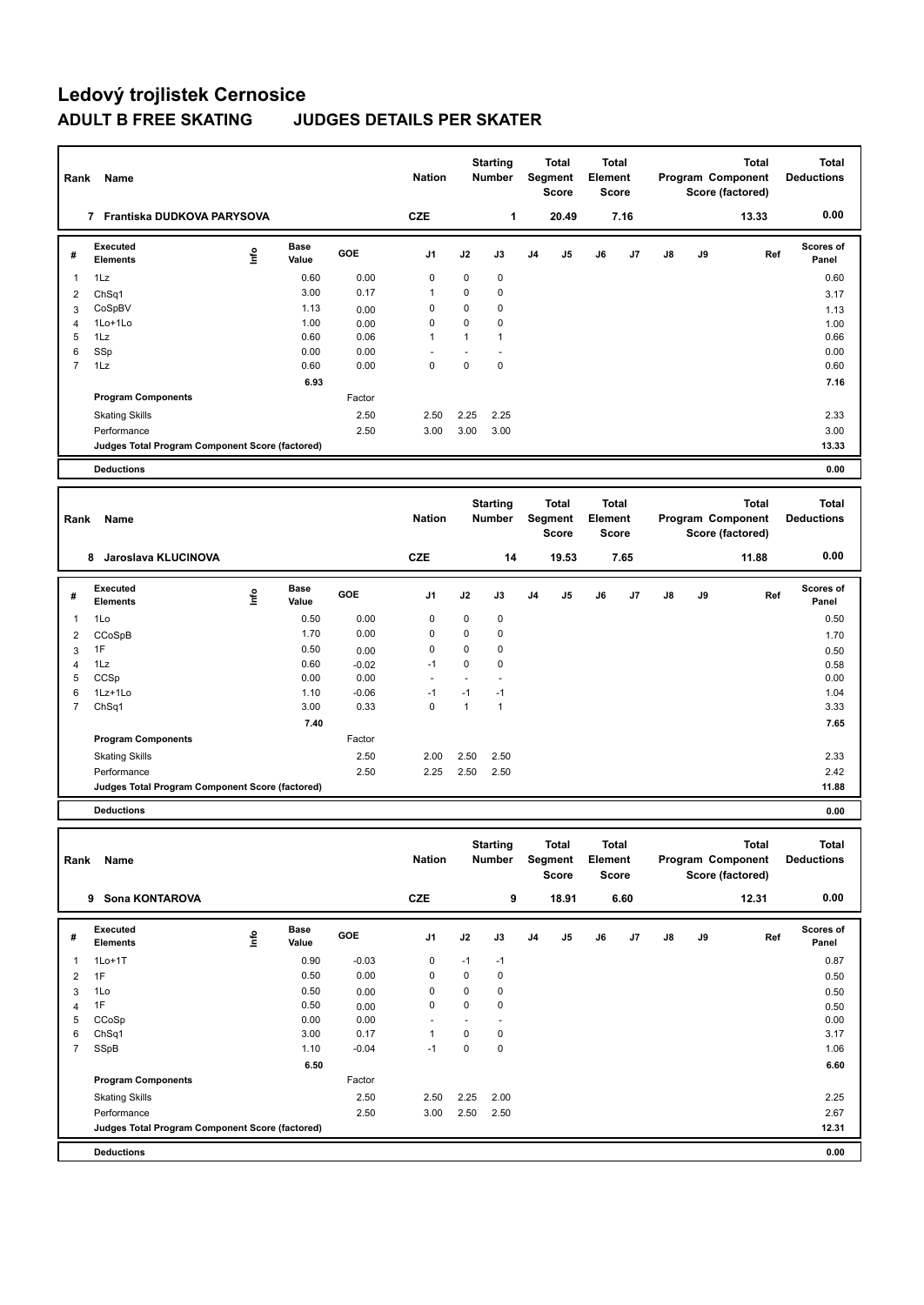|                |                                                 |      |                      |         |                |             | <b>Starting</b>                  |                | Total                                          | <b>Total</b> |                       |    |    | <b>Total</b>                                          | <b>Total</b>                      |
|----------------|-------------------------------------------------|------|----------------------|---------|----------------|-------------|----------------------------------|----------------|------------------------------------------------|--------------|-----------------------|----|----|-------------------------------------------------------|-----------------------------------|
| Rank           | Name                                            |      |                      |         | <b>Nation</b>  |             | Number                           |                | Segment<br><b>Score</b>                        | Element      | Score                 |    |    | Program Component<br>Score (factored)                 | <b>Deductions</b>                 |
|                | 10 Vera HROUDOVA                                |      |                      |         | <b>CZE</b>     |             | 13                               |                | 18.89                                          |              | 7.83                  |    |    | 11.06                                                 | 0.00                              |
| #              | <b>Executed</b><br><b>Elements</b>              | lnfo | <b>Base</b><br>Value | GOE     | J <sub>1</sub> | J2          | J3                               | J <sub>4</sub> | J5                                             | J6           | J7                    | J8 | J9 | Ref                                                   | Scores of<br>Panel                |
| $\mathbf{1}$   | $1S+1T$                                         |      | 0.80                 | 0.00    | 0              | 0           | 0                                |                |                                                |              |                       |    |    |                                                       | 0.80                              |
| $\overline{2}$ | 1T                                              |      | 0.40                 | 0.00    | 0              | 0           | 0                                |                |                                                |              |                       |    |    |                                                       | 0.40                              |
| 3              | CSp1                                            |      | 1.40                 | 0.00    | $\mathbf 0$    | $\mathbf 0$ | 0                                |                |                                                |              |                       |    |    |                                                       | 1.40                              |
| $\overline{4}$ | 1F                                              |      | 0.50                 | $-0.02$ | $-1$           | 0           | 0                                |                |                                                |              |                       |    |    |                                                       | 0.48                              |
| 5              | Ch <sub>Sq1</sub>                               |      | 3.00                 | 0.00    | $\mathbf 0$    | $\mathbf 0$ | 0                                |                |                                                |              |                       |    |    |                                                       | 3.00                              |
| 6              | 1Lo                                             |      | 0.50                 | 0.00    | $\mathbf 0$    | $\mathbf 0$ | 0                                |                |                                                |              |                       |    |    |                                                       | 0.50                              |
| $\overline{7}$ | <b>CUSpB</b>                                    |      | 1.50                 | $-0.25$ | $-1$           | $-2$        | $-2$                             |                |                                                |              |                       |    |    |                                                       | 1.25                              |
|                |                                                 |      | 8.10                 |         |                |             |                                  |                |                                                |              |                       |    |    |                                                       | 7.83                              |
|                | <b>Program Components</b>                       |      |                      | Factor  |                |             |                                  |                |                                                |              |                       |    |    |                                                       |                                   |
|                | <b>Skating Skills</b>                           |      |                      | 2.50    | 2.25           | 2.25        | 2.00                             |                |                                                |              |                       |    |    |                                                       | 2.17                              |
|                | Performance                                     |      |                      | 2.50    | 2.25           | 2.25        | 2.25                             |                |                                                |              |                       |    |    |                                                       | 2.25                              |
|                | Judges Total Program Component Score (factored) |      |                      |         |                |             |                                  |                |                                                |              |                       |    |    |                                                       | 11.06                             |
|                | <b>Deductions</b>                               |      |                      |         |                |             |                                  |                |                                                |              |                       |    |    |                                                       | 0.00                              |
|                |                                                 |      |                      |         |                |             |                                  |                |                                                |              |                       |    |    |                                                       |                                   |
| Rank           | Name                                            |      |                      |         | <b>Nation</b>  |             | <b>Starting</b><br><b>Number</b> |                | <b>Total</b><br><b>Segment</b><br><b>Score</b> | Element      | Total<br><b>Score</b> |    |    | <b>Total</b><br>Program Component<br>Score (factored) | <b>Total</b><br><b>Deductions</b> |
|                |                                                 |      |                      |         |                |             |                                  |                |                                                |              |                       |    |    |                                                       |                                   |
|                | 11 Pavel HOFR                                   |      |                      |         | <b>CZE</b>     |             | 6                                |                | 18.67                                          |              | 7.41                  |    |    | 11.26                                                 | 0.00                              |
|                |                                                 |      |                      |         |                |             |                                  |                |                                                |              |                       |    |    |                                                       |                                   |
| #              | <b>Executed</b><br><b>Elements</b>              | lnfo | <b>Base</b><br>Value | GOE     | J1             | J2          | J3                               | J4             | J5                                             | J6           | J7                    | J8 | J9 | Ref                                                   | Scores of<br>Panel                |
| $\mathbf{1}$   | 1F                                              |      | 0.50                 | $-0.02$ | $-1$           | 0           | 0                                |                |                                                |              |                       |    |    |                                                       | 0.48                              |
| $\overline{2}$ |                                                 |      | 1.10                 | 0.00    | $\mathbf 0$    | $\mathbf 0$ | 0                                |                |                                                |              |                       |    |    |                                                       | 1.10                              |
| 3              | SSpB<br>1T                                      |      | 0.40                 | 0.00    | 0              | $\mathbf 0$ | $\mathbf 0$                      |                |                                                |              |                       |    |    |                                                       |                                   |
| $\overline{4}$ | Ch <sub>Sq1</sub>                               |      | 3.00                 | $-0.17$ | 0              | 0           | $-1$                             |                |                                                |              |                       |    |    |                                                       | 0.40<br>2.83                      |
| 5              | 1Lz+1Lo                                         |      | 1.10                 | 0.00    | $\mathbf 0$    | $\mathbf 0$ | $\mathbf 0$                      |                |                                                |              |                       |    |    |                                                       | 1.10                              |
| 6              | <b>USpB</b>                                     |      | 1.00                 | 0.00    | 0              | 0           | $\mathbf 0$                      |                |                                                |              |                       |    |    |                                                       | 1.00                              |
| $\overline{7}$ | 1Lo                                             |      | 0.50                 | 0.00    | $\mathbf 0$    | $\mathbf 0$ | 0                                |                |                                                |              |                       |    |    |                                                       | 0.50                              |
|                |                                                 |      | 7.60                 |         |                |             |                                  |                |                                                |              |                       |    |    |                                                       | 7.41                              |
|                | <b>Program Components</b>                       |      |                      | Factor  |                |             |                                  |                |                                                |              |                       |    |    |                                                       |                                   |
|                | <b>Skating Skills</b>                           |      |                      | 2.50    | 2.25           | 2.25        | 2.25                             |                |                                                |              |                       |    |    |                                                       | 2.25                              |
|                | Performance                                     |      |                      | 2.50    | 2.25           | 2.25        | 2.25                             |                |                                                |              |                       |    |    |                                                       | 2.25                              |
|                | Judges Total Program Component Score (factored) |      |                      |         |                |             |                                  |                |                                                |              |                       |    |    |                                                       | 11.26                             |
|                | <b>Deductions</b>                               |      |                      |         |                |             |                                  |                |                                                |              |                       |    |    |                                                       | 0.00                              |
|                |                                                 |      |                      |         |                |             |                                  |                |                                                |              |                       |    |    |                                                       |                                   |
|                |                                                 |      |                      |         |                |             | <b>Starting</b>                  |                | <b>Total</b>                                   | Total        |                       |    |    | <b>Total</b>                                          | Total                             |
| Rank           | Name                                            |      |                      |         | <b>Nation</b>  |             | Number                           |                | Segment<br>Score                               | Element      | Score                 |    |    | Program Component<br>Score (factored)                 | <b>Deductions</b>                 |
|                |                                                 |      |                      |         |                |             |                                  |                |                                                |              |                       |    |    |                                                       | 0.00                              |
|                | 12 Adela VOKACOVA                               |      |                      |         | CZE            |             | $\mathbf 3$                      |                | 18.08                                          |              | 7.45                  |    |    | 10.63                                                 |                                   |
|                | <b>Executed</b>                                 |      | Base                 |         |                |             |                                  |                |                                                |              |                       |    |    |                                                       | Scores of                         |
| #              | Elements                                        | lnfo | Value                | GOE     | J1             | J2          | J3                               | J4             | J5                                             | J6           | J7                    | J8 | J9 | Ref                                                   | Panel                             |
| $\mathbf{1}$   | 1F+1Lo                                          |      | 1.00                 | $-0.02$ | 0              | $-1$        | 0                                |                |                                                |              |                       |    |    |                                                       | 0.98                              |
| $\overline{2}$ | CoSpBV                                          |      | 1.13                 | 0.00    | $\mathbf{1}$   | $-1$        | 0                                |                |                                                |              |                       |    |    |                                                       | 1.13                              |

4 1F 0.47 0.50 -0.03 -1 -1 0 1Lo 0.50 0.00 0 0 0 0.50 ChSq1 3.00 -0.17 0 0 -1 2.83 SSp1 1.30 -0.26 -2 -2 -2 1.04

Skating Skills 2.25 2.00 2.00 2.50 2.08

Performance 2.50 2.25 2.25 2.00 2.17

**Deductions 0.00 Judges Total Program Component Score (factored) 10.63**

Factor

**Program Components** 

 **7.93 7.45**